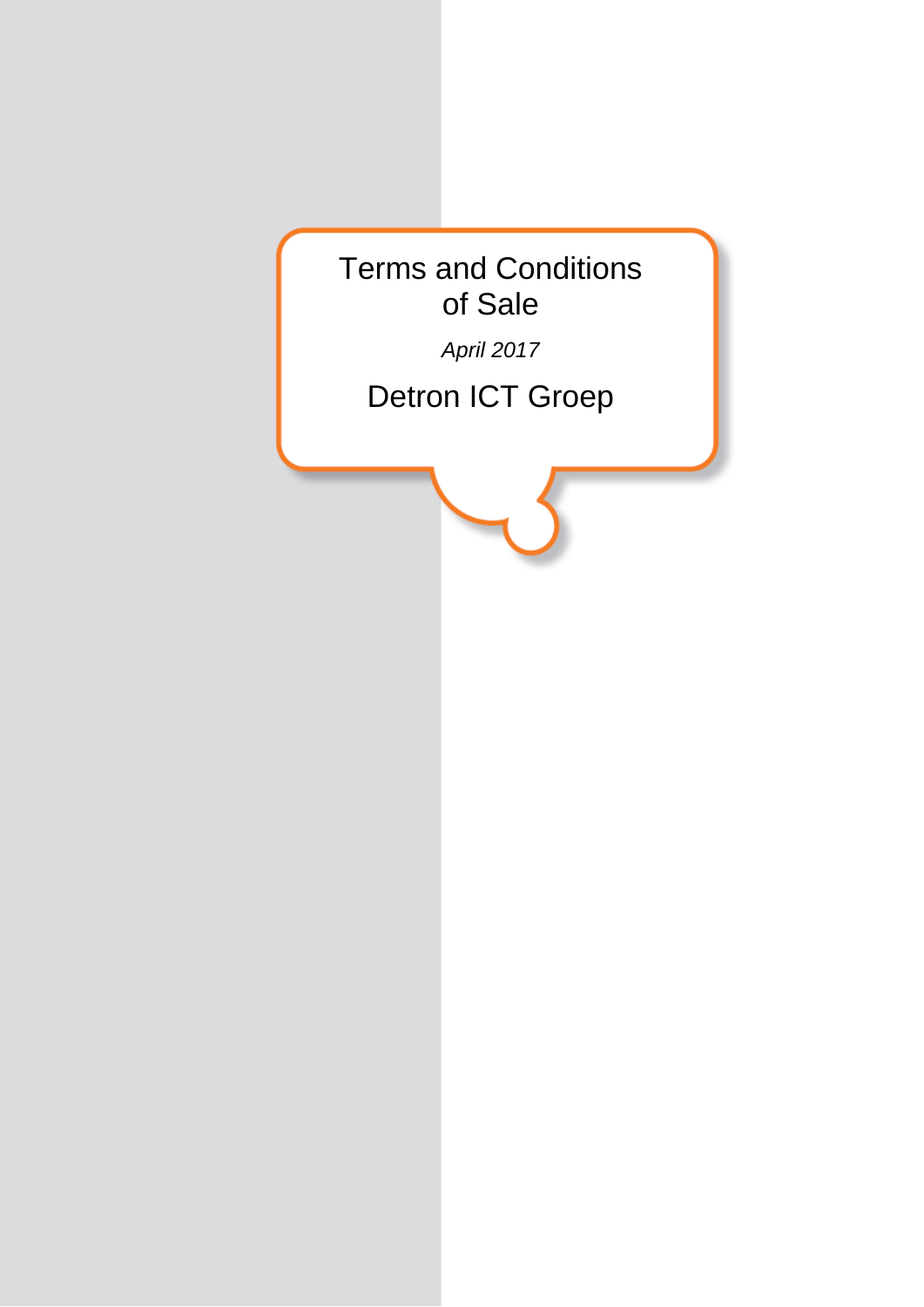

These Terms and Conditions are divided into three sections. The first section concerns the Terms and Conditions, which always apply. The second section concerns Additional Conditions, which only apply if you purchase the specific corresponding the services.

Please be aware that this translation is for your convenience only; the original Dutch text is always leading in case of conflicts between the original Dutch text and this English translation.

## **I**. **GENERAL CONDITIONS**

## **1. Who are we and what is the purpose of this document?**

- 1.1. We are Detron ICT Groep B.V. or one or more of its group companies.
- 1.2. In these Terms and Conditions, we agree the basic rules that apply to the relationship between you (and your affiliated companies) and us, for all products and services that we provide to you. These rules also apply to our quotes and offers. These quotes and offers are without obligation, unless we have agreed otherwise with you. Your own terms and conditions do not apply.
- 1.3. We provide our services and products only on the basis an order that you have placed with us. This is only possible if we accept a signed order from you or by making oral agreements. It may be that we have made agreements in the order that deviate from these basic rules. In that case, the agreements in the order will prevail.
- 1.4. We may amend the basic rules in these Terms and Conditions from time to time. We will of course inform you about this. Every change will also apply to you, unless you inform us that you do not agree with a change within a reasonable period. If it concerns an important change that you do not accept, we may terminate the order. As regards price changes, we also make clear agreements further on in these Terms and Conditions.

## **2. What do we do for you and how?**

*What do we do?*

- 2.1. We provide the products or services that are specified in the order. We will of course do our best to perform the services with care, taking into account your needs and wishes. We will always make all reasonable efforts to achieve the agreed results. If we guarantee a certain result, we will describe this explicitly in the order.
- 2.2. The orders will end automatically as soon as the agreed products and services have been provided. If a term has been agreed in the order for the provision of the services, that term will be extended at the end by periods of a year, unless the other agreements have been made in the order or you or we terminate the order before the end of the term.
- 2.3. As a rule, we follow our own work methods and we are not obliged to follow your instructions. If, however, we follow your directions or requests, we can charge you for the extra time that this takes based on our standard rates.
- 2.4. If we agree with you that the services will be performed by a certain person, we will do our best to ensure that this person is and remains available. We will inform you if this is not possible and be able to replace this person, without additional costs, with someone who has similar qualifications.

## *What about the schedule and deadlines?*

- 2.5. We will endeavour to meet the agreed schedule and deadlines. If it is clear that the schedule cannot be met, we will inform you about this and propose a new schedule. In that case, you must allow us a reasonable term to minimise the delay.
- 2.6. It may be that we carry out the work in phases. We may postpone the work for subsequent phases until the results of the previous phase has been approved or paid for.

### *Which user rights will be acquired?*

- 2.7. All intellectual property rights to the products and services that we provide are vested in us or in our suppliers and licensors.
- 2.8. We can (only expressly and in writing) agree with you that you will only acquire the intellectual property right to products developed specifically for you. We always reserve the intellectual property right to continue using the parts or materials that form the basis of these specific products, for ourselves or third parties, or to use them for other purposes. This does not restrict us from developing and using a similar product, unless further agreements have been made in the order.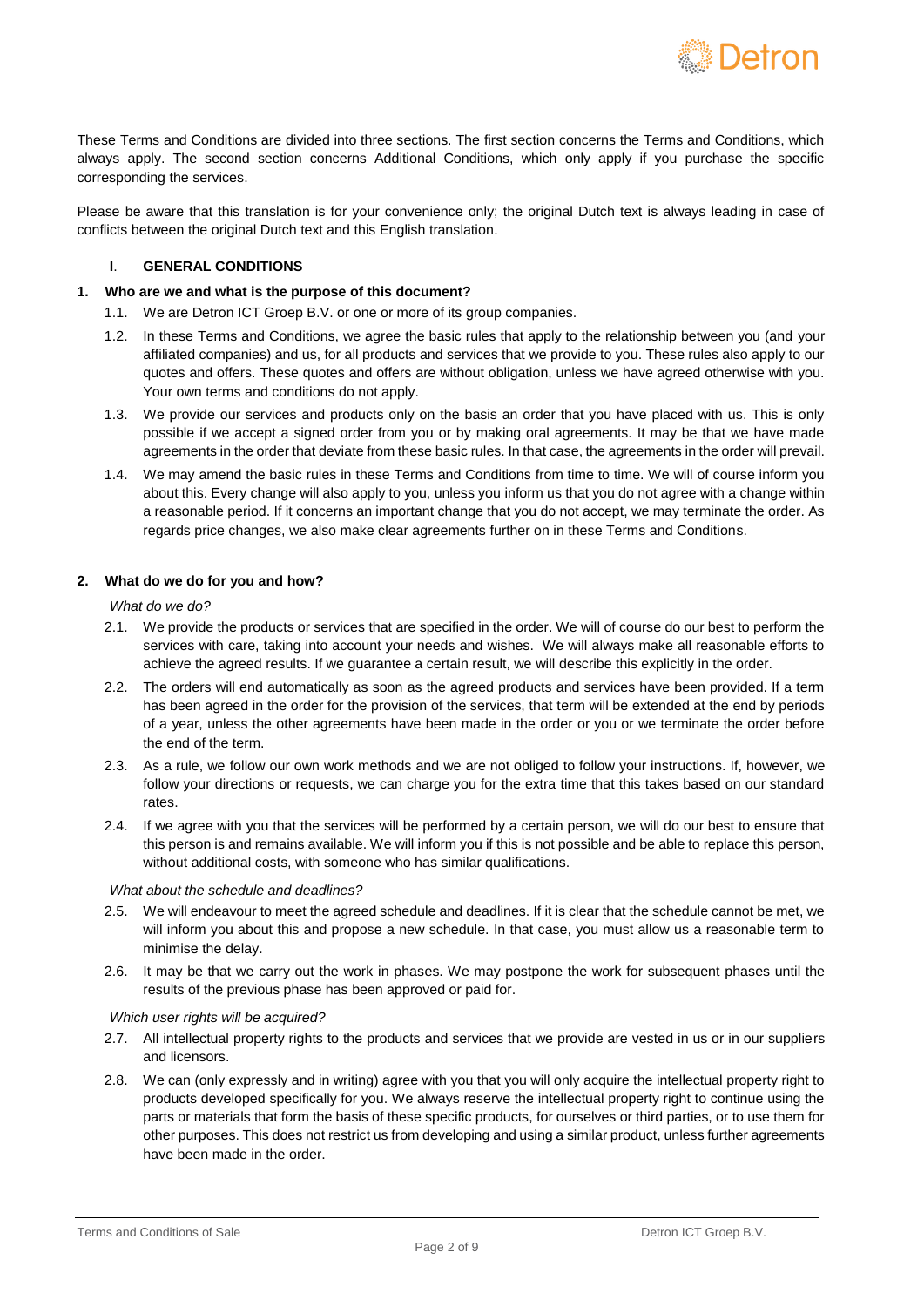

2.9. In any case, you will acquire from us the right to use the products supplied by us for the purposes that have been described in the order for the duration of the order or the time that is specified in the order. This right is exclusive and cannot be transferred, passed on or pledged.

## *How is the security arranged?*

- 2.10. We will secure your information in accordance with the specifications agreed with you. If no specifications have been provided, our security will be at a reasonably appropriate level, in view of current technology, the sensitivity of the data and the related costs.
- 2.11. We strive to provide good security, but cannot promise that the security is effective under all circumstances.
- 2.12. Give passwords, codes and certificates only to authorised staff in your own organisation and treat them confidentiality. We may change codes and certificates.
- 2.13. To the extent that this does not fall under the services we provide, you should secure your systems and infrastructure in an appropriate manner and always use up-to-date anti-virus and other security programmes.

### **3. What do we expect from you?**

- 3.1. To enable the work to succeed, good collaboration is necessary. If we make a reasonable request for you to help us, you must provide all the assistance that is required. For example, provide the necessary facilities for our employees working at your location and ensure that these facilities meet the legal requirements. You will not charge anything for these facilities.
- 3.2. We are dependent on information from you for the performance our services. Therefore, you must provide us with all the relevant information we request. But even if we do not specifically request it, an effective partnership requires that you give us all the information you suspect may be relevant for us. You know that we trust that your information, notifications, designs, specifications and other statements are complete and correct.
- 3.3. If you provide us with software, equipment or other resources, you must make sure that all the licences or approvals we need for the performance of our work are in place.
- 3.4. You are also responsible for use thereof by and giving instructions to users. Amongst other things, this means that you must ensure that your staff are well-trained before they use the products and services provided by us. If required, we can provide such training for you.
- 3.5. It may be that you would like our staff working at your location to comply with your internal regulations and safety rules. We will instruct our staff to observe such rules, provided that you communicate the rules with us and our staff in advance.

## **4. What must we both do?**

*How will we communicate during our partnership?*

- 4.1. To make the communication as smooth as possible, you must appoint a person to act as a direct point of contact for each order. This contact person must have the necessary experience, knowledge and an understanding of your objectives.
- 4.2. We will update your contact person on the performance of the work on a regular basis.
- 4.3. If we want to publish information about our partnership, we will first agree with you what information we will communicate publicly.

## *How will confidential information be handled?*

- 4.4. Confidential information includes details of which the recipient knows or ought to know that this is of a confidential nature. For example, information or systems that may contain our, our suppliers' or our producers' company secrets. This of course also includes information that has been designated as confidential.
- 4.5. Confidential information may only ever be used for the purpose for which the information has been obtained. The recipient must ensure that confidential information remains secret. This will ensure that such information does not fall into the hands of third parties or be used or misused by someone.
- 4.6. It may be that we share confidential information with third parties if this is provided in a court decision or a legal provision. It may also be that we share confidential information with third parties if this is necessary for a good performance of the agreement.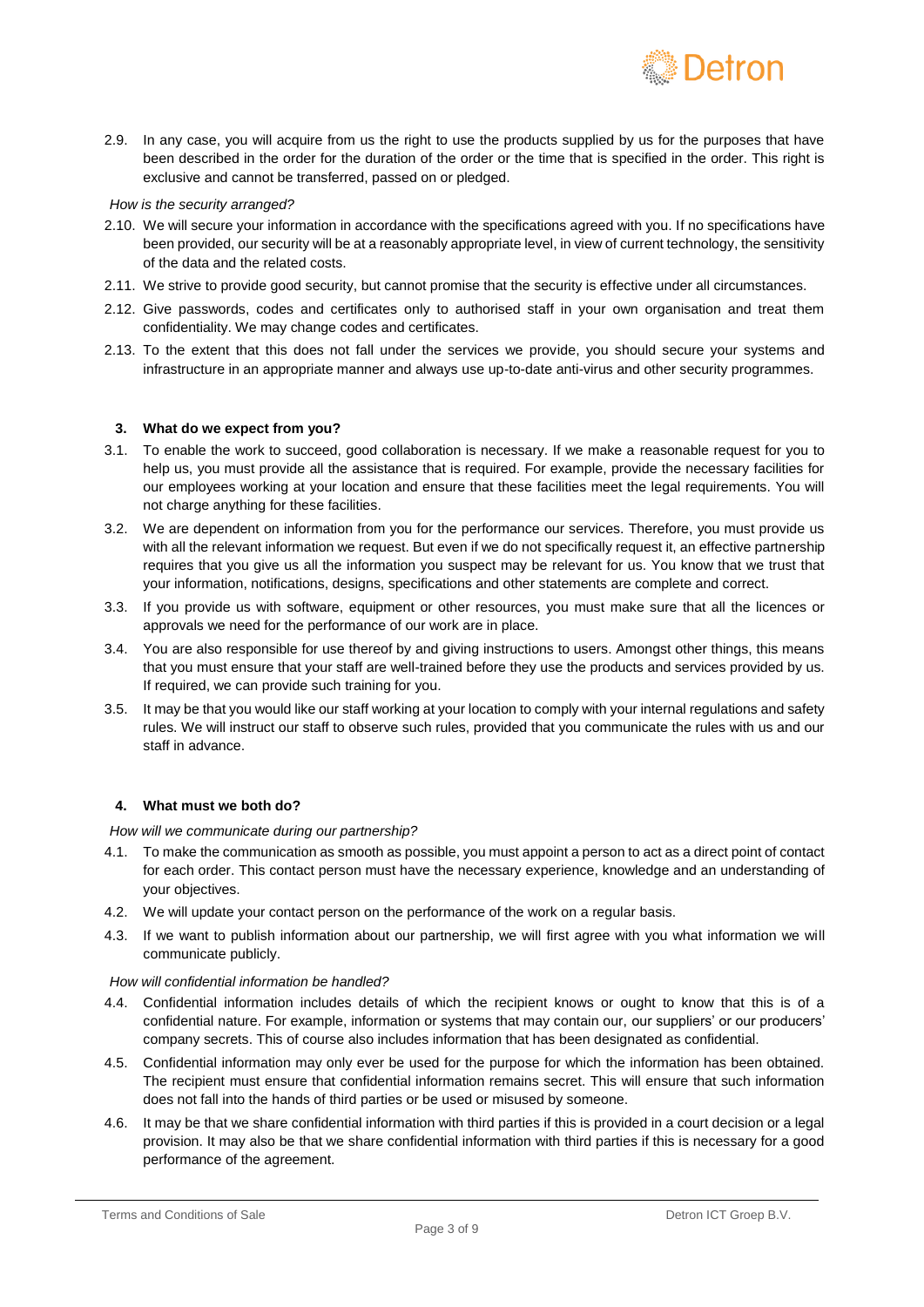

## *Can staff be transferred?*

- 4.7. Yes, they can. It may be that staff working at either party would like to transfer to the other party.
- 4.8. Conditions do however apply to the transfer of staff during the order and for one year after it ends. In the event of a transfer of staff, written permission must be obtained from the party at which the staff was employed. Permission is also required if staff are engaged indirectly (via third parties). Conditions may be attached to such permission. Different conditions apply to hiring of staff, as explained below (see section 9).

# **5. What about the finances?**

## *What will we charge you?*

- 5.1. You will owe us a fee for our services. If no specific prices have been agreed in the order, we will use our standard rates. We will be happy to send you the latest version of these rates on request.
- 5.2. For user rights and licences, you must pay for the relevant units, such as number of users, number of servers or virtual machines. You are responsible for paying for sufficient licences and user rights.
- 5.3. We may have to pay taxes, levies and suchlike as a result of our relationship with you. You must reimburse us for these and they will not be included in the price.
- 5.4. Cost estimates, budgets and proposed budgets are only estimates. No rights can be derived therefrom, unless we have agreed to this expressly and in writing.
- 5.5. If we provide you with more services or products than has been agreed in the original order, for example because you have asked or given permission for this, the standard rate will be charged, except if specific agreements have been made.

### *How can we change the rate?*

- 5.6. We will always inform you of a price change in advance, as much as reasonably possible.
- 5.7. We can change the price for our services and may charge this change three months after we have informed you of it, unless we have expressly agreed with you that the price will not be adjusted during a certain period. If you do not agree to a price change for our own services, you can terminate the order effective from the date on which the new prices take effect. A notice period of 30 days applies in that case. If the order is terminated, you must reimburse the costs we have incurred and investments we have made in the context of your order.
- 5.8. If you purchase and pay for software or services from another supplier via us, we can change the price for this/these immediately to pass on a price change by that other supplier. The termination option described above does not apply in that case.
- 5.9. We may adjust the price each year based on the CBS price index for business services. You may not terminate the order in that case either.

### *When do you have to pay?*

5.10. You must pay our invoices within 14 days from the invoice date.

### *What if you don't pay?*

- 5.11. We will send you a reminder for the outstanding amount and a period within which to pay this amount. If you still do not pay, we may suspend our obligations to you. In that case, we may also choose to terminate the order.
- 5.12. If you do not pay, we may refer the debt for collection by a third party. In that case, you will also have to pay the judicial and extrajudicial costs of recovery and costs for experts.

## **6. What guarantees do you have with Detron?**

### *What guarantees do we give you?*

- 6.1. We will offer you a guarantee for the third-party products or services we provide, as given by the producer.
- 6.2. As regards the services provided by us, we guarantee you that:
	- we will perform our obligations with care,
	- we will engage sufficient skilled staff, and
	- we will endeavour to achieve the agreed results.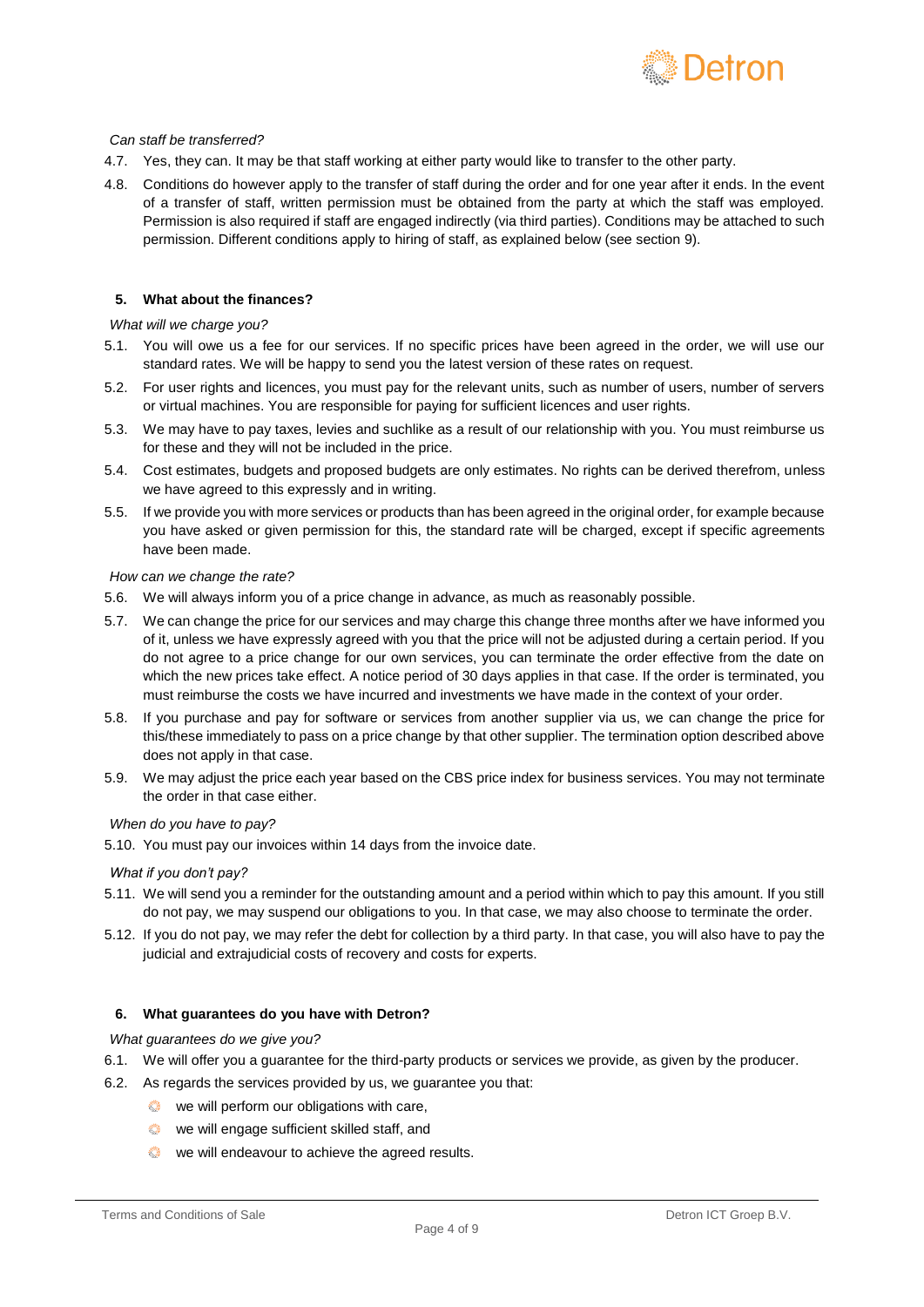

- 6.3. We cannot of course guarantee that our products can be used with other systems that have not originated from us.
- 6.4. Defects that fall under the guarantee will be fixed by us free of charge. We will let you know where and when this fix will take place. If necessary, we will use temporary solutions, software bypasses or problem-avoiding restrictions to this end. If components need to be replaced, the new components will become your property and the old components ours.
- 6.5. The guarantee can also become ineffective. The guarantee will become ineffective if you or someone you have engaged:
	- uses our products or services in an unprofessional way;
	- **thas made changes or carried out other work (except if you have agreed these changes or work with us);** or
	- $\langle \rangle$ has used the product or service in a way that is not stated in the documentation.

### *What indemnifications do you offer us, and we you?*

- 6.6. We indemnify you against all third-party claims that are based on the position that our products or services infringe on the intellectual property of others. This only applies if you inform us that there is a claim as soon as possible, leave the management thereof entirely to us and help us by giving us the necessary authorisations and information.
- 6.7. We do not indemnify you if the infringement relates to:
	- **C** materials that you have provided to us or changes;
	- changes that you, or a third party on your behalf, has made without our written permission; or
	- $\bullet$  how you use our products or services is not consistent with the documentation.
- 6.8. You indemnify us against:
	- $\bullet$  third-party claims that are based on the position that our use of facilities, materials or products that you have provided to us infringes on the rights of a third party.
	- **C** claims by third parties that suffer damage or loss in the performance of the agreement as a result of your acts or omissions or unsafe situations in your organisation.
	- claims by third parties that are based on a violation of the laws and regulations on the processing of personal data. You are not required to indemnify us if you can prove that we are exclusively to blame for the loss or damage.
- 6.9. Indemnification means not only that legal action must be taken for the other party, but also that the other party must be compensated.

### *When is ownership transferred? And when the risk?*

- 6.10. The ownership of the goods delivered will be transferred when you have paid us the full amount that you owe us.
- 6.11. If you are a retailer, you may supply and sell on goods with retention of title to the extent that this falls within the normal running of your business.
- 6.12. We may retain software developed or received or other products and information until you have paid the full amount that we have agreed with you, even if we were to deliver these to you under the order.
- 6.13. You bear the risk for products and services once we have provided them to you.

### *What do we do with personal data?*

- 6.14. In the context of our services, it may occur that we process some of your personal data, for example concerning your staff or customers. If this is the case, we will do this as your processor. You are responsible for the processing of this personal data.
- 6.15. We will do our best to store your personal data safely and therefore in any case take appropriate, technical and organisational measures. These are the measures described in the order. If nothing had been agreed in the order in that respect, we will use our standard measures. If you would like to know which measures we will take and how we will protect your data, we would be happy to explain.
- 6.16. You must ensure that you and your employees fulfil all the obligations under the law (including the Dutch Personal Data Protection Act) and other relevant regulations. If we have questions about this, you must send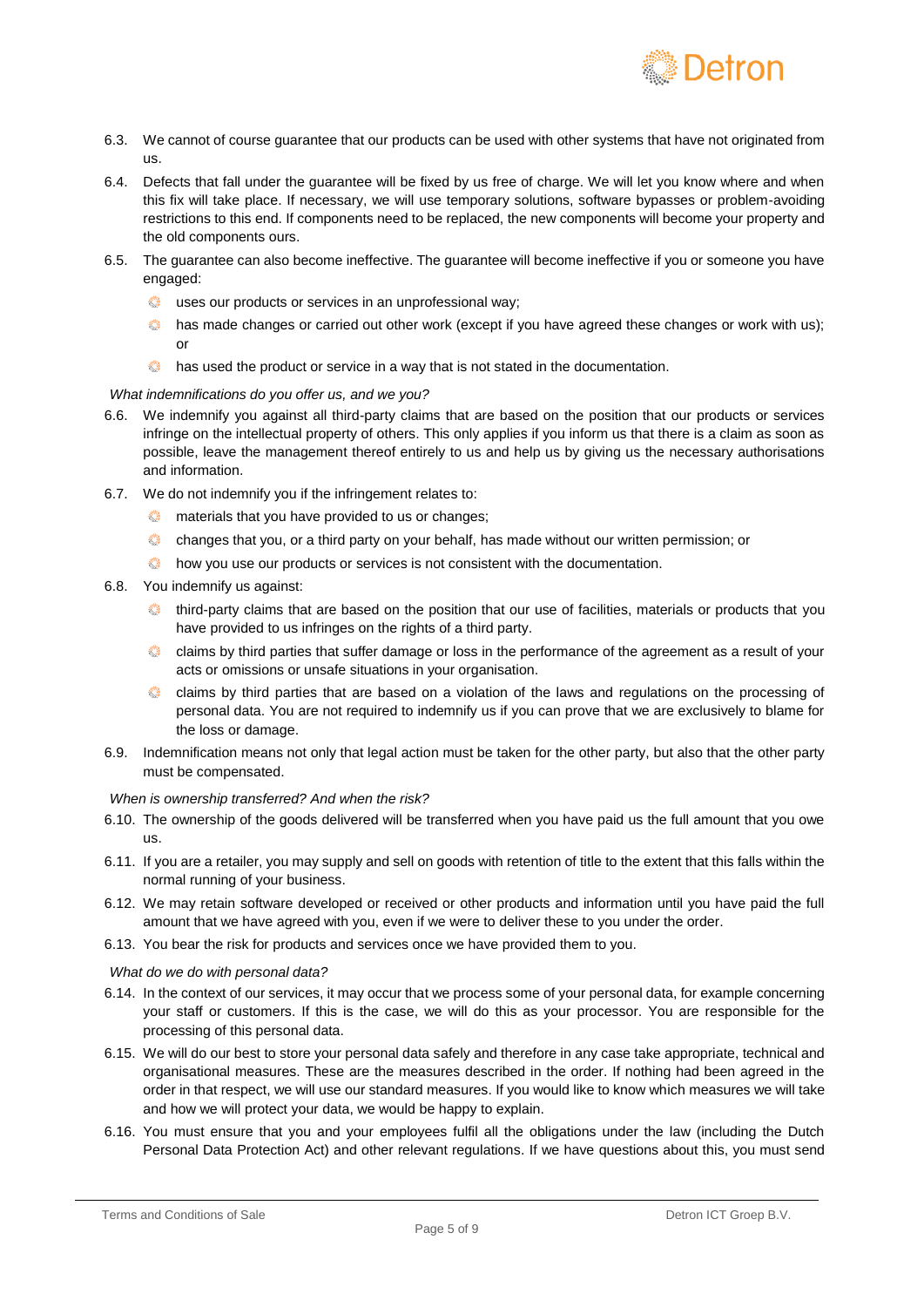

us the information that we need. We will assist you with regard to these obligations, insofar as technically possible. If we have to incur costs for this, these will subsequently be charged at the standard rates.

6.17. If it is clear that we process personal data for you, we will do so on the basis of a separate processing agreement.

## *May you transfer your rights and obligations?*

6.18. Yes, you may transfer, sell or pledge your rights and obligations if you have obtained our permission to do so. We will only refuse to give our permission with good reason and in that case, we may attach conditions to our permission.

## **7. What if something still goes wrong?**

*What if you believe that we are not meeting our agreements?*

- 7.1. If you believe that we are not meeting or have not met our agreements, please let us know as soon as possible and give us as much detailed information as possible. In such case you must always give us a reasonable period to comply with the agreements. If a defect falls within our responsibility and we have not repaired it within the repair period, we are liable for the damage or loss arising directly from the defect.
- 7.2. If it remains impossible for us to meet our obligations, you may hold us liable for the loss or damage arising directly therefrom.

### *What loss or damage will we compensate?*

- 7.3. If we are liable, we will compensate your direct loss or damage. This only includes:
	- The damage to your software, equipment and other goods, including in any case damage and non- or defective functioning.
	- **The reasonable costs that you have had to incur because it was necessary to keep old systems and** facilities operational for longer. Savings that have arisen because of this delay must however be deducted from these costs.
	- **C** Reasonable costs that you, after our approval, have incurred to determine the cause and extent of the direct damage or loss.
- 7.4. We will compensate your damage or loss up to the amount that you have paid us for the order. If an order runs for longer than one year, we will compensate your damage or loss up to an amount of the agreed compensation for our products and services for one year. A maximum of €500,000 applies in both cases.
- 7.5. We cannot be held liable for loss or damage other than direct loss or damage, unless the loss or damage is a result of intent or deliberate recklessness of a manager of Detron.
- 7.6. We will compensate your loss or damage resulting in bodily injury up to a maximum of €1,250,000.
- 7.7. We cannot be held liable for loss or damage resulting from network disruptions caused by circumstances beyond our control.

## *What about loss or damage insurance?*

7.8. Our insurance has a maximum cover of €5,000,000 for each event that we are liable for, up to a maximum of €10,000,000 per year. We will send you a certificate of our insurance on request. We will not of course amend this insurance to your detriment without prior consultation.

#### *May payments be postponed or set off?*

7.9. If something goes wrong, we will try to find a solution together with you.

### *How can the relationship or an order be terminated?*

- 7.10. An order that has entered into for a certain period cannot be terminated early. An order that has been entered into for an indeterminate period may however be terminated. A notice period of 2 months applies in that case.
- 7.11. An order may be terminated if the legal conditions have been met. A termination only applies to the future. All fees for our services up to the date of the termination must be paid.
- 7.12. If you are declared bankrupt or granted suspension payments, we can terminate or suspend the current orders with immediate effect and you will no longer be able to use the software or websites, and access to our services will end. This will happen automatically; we are not required to warn you.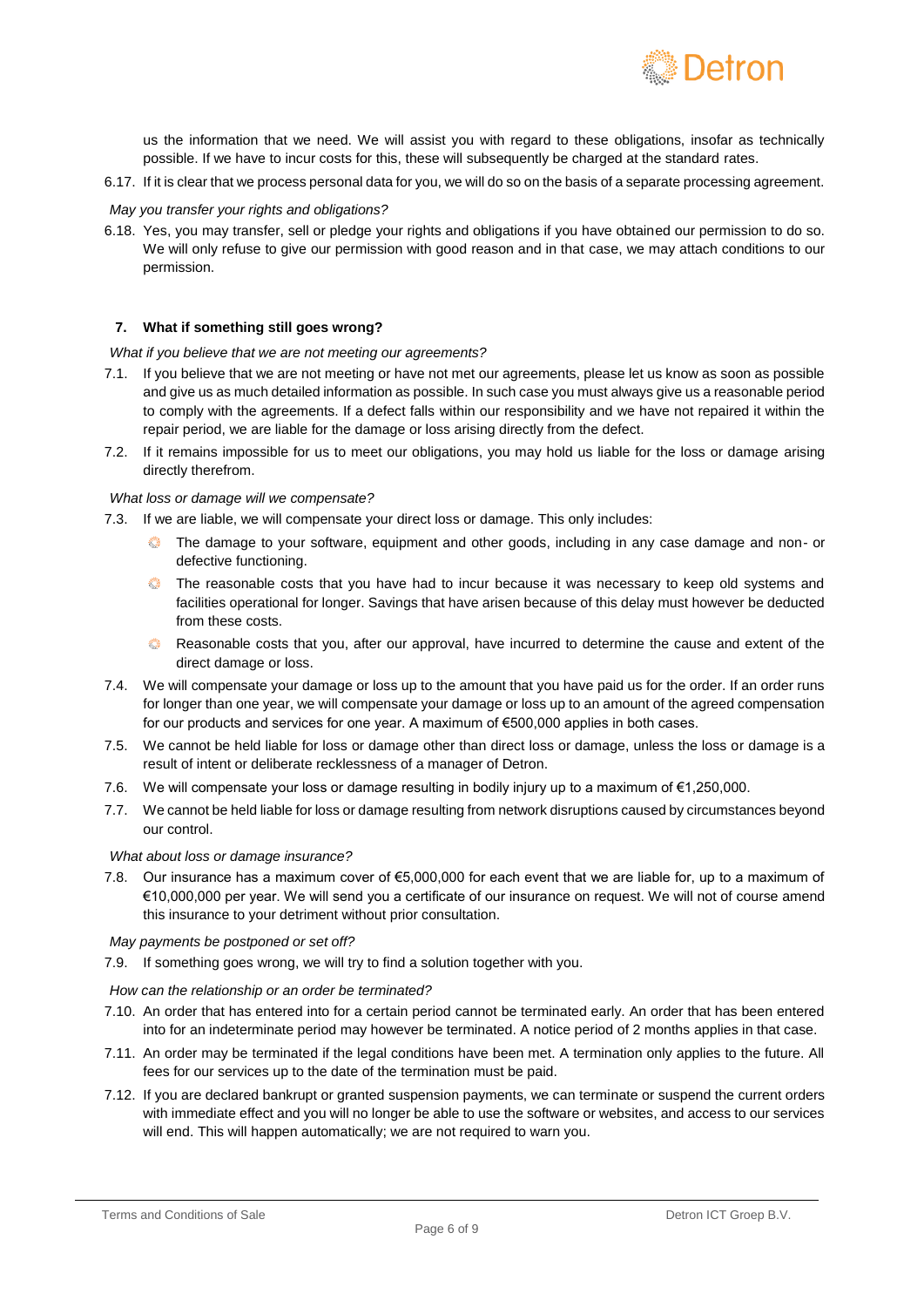

#### *How will we resolve disputes with one another?*

- 7.13. We want you to be satisfied with our products and services. Things can go differently sometimes however. If you are not satisfied, please let us know about your complaint. We will work with you to see whether we can offer an appropriate solution.
- 7.14. If we are not able to find a solution together, disputes can be brought before the court. Disputes between you and us can only be brought before the District Court of Utrecht. This applies if you involve the court, but also if we do so.
- 7.15. The court will only apply Dutch law to our dispute, without the rules concerning conflicts of law. We exclude the provisions of the Vienna Sales Convention.

## **II ADDITIONAL PROVISIONS**

### **8. Third-party services**

- 8.1. It may be that you purchase services from us that we, in turn, purchase from third parties. For example, the Software as a Service-services of Microsoft (Office 365), Citrix, certain support functions from hardware suppliers or data connections from telecom service suppliers. We will clearly specify any services that involve third-party services in the order.
- 8.2. It goes without saying that in such situations we cannot make agreements with you or promises to you that go beyond what the relevant provider offers us. The conditions that these providers use will in that case also apply directly to you. We will be happy to send you the providers' conditions that are relevant for you on request.

## **9. Hiring of staff**

- 9.1. We will ensure that the employee is available for the agreed period, except during normal holidays, sick leave or in the event he or she leaves the company.
- 9.2. Our employee will only carry out the work described in the order.
- 9.3. Even if we have made agreements for the deployment of a certain person, we may replace that person by one or more persons with similar qualifications. We will discuss this with you beforehand.
- 9.4. You may ask us to replace our employee if:
	- the employee does not meet the agreed quality requirements; or
	- the employee is sick for a long period of time.

We will process your request, but we cannot guarantee that replacement is immediately possible.

- 9.5. The employee will be provided to you for eight (8) work hours per day. You must ensure that the same work hours and terms of employment apply to him or her as is customary within your organisation. If the employee is required to work overtime, we will charge you our overtime rate.
- 9.6. We will charge you for the costs that the employee has to incur during his work for you.
- 9.7. The employee will work under our supervision and management.
- 9.8. You may not acquire or directly hire the employee from us or have him or her carry out work for you via a third party during and for one year after the order.
- 9.9. We will pay the income tax, social security contributions and VAT related to the deployment, needless to say in a timely manner.

## **10. Data centre services**

- 10.1. Data centres mean all forms of storage of your data in our environment (for example, our cloud services), or in an environment on your premises provided by us (on-premises services).
- 10.2. To begin with, it is important to note that the provisions of Clause 8 above (on third-party services) may also apply in this case.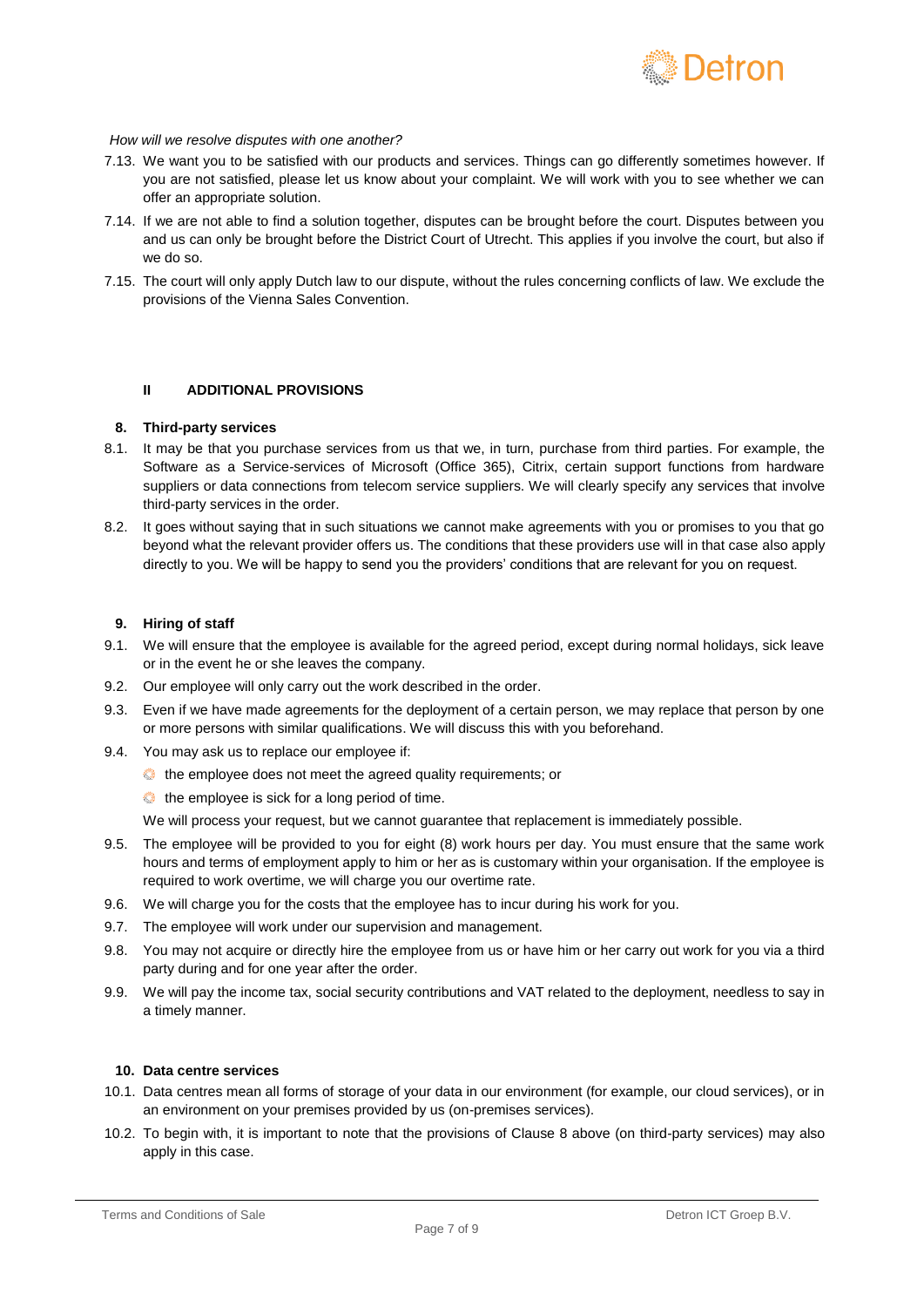

- 10.3. You remain responsible for the functional and technical management of your software and data. You must comply with the preconditions and requirements stipulated by us.
- 10.4. We will provide back-up, disaster recover or recovery services only if stated in the order.
- 10.5. When we carry out maintenance to the infrastructure, we may disable all or part of the system temporarily. This will not take longer than is necessary and will be performed outside office hours wherever possible. We will inform you of such maintenance in advance, unless it concerns urgent maintenance.
- 10.6. If a dispute arises between you and a third party (for example, on the ownership of the data that you have stored with or via us), you cannot expect us to form an opinion on this or become involved. You must resolve your dispute with this party independently and provide us with full and correct information on the matter.

## **11. Sale of equipment**

- 11.1. The equipment that we sell you meets the specific requirements described in the order. We will only supply assembly and installation materials, software and other accessories if this has been described in the order.
- 11.2. If we have agreed that we are responsible for the installation or configuration, any data conversion will not be included. If a permit is required, you must obtain this yourself.
- 11.3. The costs for transport, insurance, rigging and hoisting, rental of temporary facilities and other costs are not included in the sale price. The same applies to the removal of old equipment.
- 11.4. You must ensure that the environment in which the software is placed meets the requirements, including temperature, humidity and technical environmental requirements. The structural work that is carried out by third parties is also your responsibility.

## **12. Equipment rental**

- 12.1. In principle, we rent out equipment without accessories. The rental of equipment will commence upon delivery to you. You may only use the equipment as we have agreed in the order. You are responsible for the assembly, installation and further set-up of the equipment. You must use the equipment carefully and maintain it properly during the period that we lease it to you.
- 12.2. You may inspect the equipment for defects before or upon delivery. We may ask you to sign a report of this inspection before we provide the equipment to you. If there are defects, we will replace or repair the equipment. If you do not cooperate in the inspection of the equipment to be rented, we may carry out an inspection ourselves. The report of this inspection is then also binding for you. If no inspection takes place at all, the equipment will be deemed to have been received in good condition.
- 12.3. At the end of the rental period, you must return the equipment to us in its original condition. You must bear the costs of transporting the equipment. You must cooperate in a final inspection before or no later than the last work day of the rental period. We will draw up a signed report with you containing the findings. If you do not cooperate in this, we may carry out the final inspection ourselves and a report drawn up by us will also be binding for you. You must pay for any damage to the equipment. This damage may comprise the costs for repair and the temporary unavailability of the equipment.
- 12.4. If attachment is levied on the equipment rented out by us, you must inform of this immediately in writing. You must immediately inform the bailiff levying the attachment of our lease agreement.

### **13. Equipment maintenance**

- 13.1. If the equipment has been set up in the Netherlands, we will carry out the maintenance described in the order. You will not receive a replacement if we have to take away the equipment for maintenance, unless we make agreements with you on this.
- 13.2. In the order, we will agree with you which service levels we use and which maintenance services we carry out for you. If we have not made any specific agreements on this, we will in any case endeavour to resolve problems. You must immediately inform us of the problem in detail. You must also demonstrate and reproduce the problem before we try to resolve it.
- 13.3. Before we start the maintenance, you must make a back-up of your details.